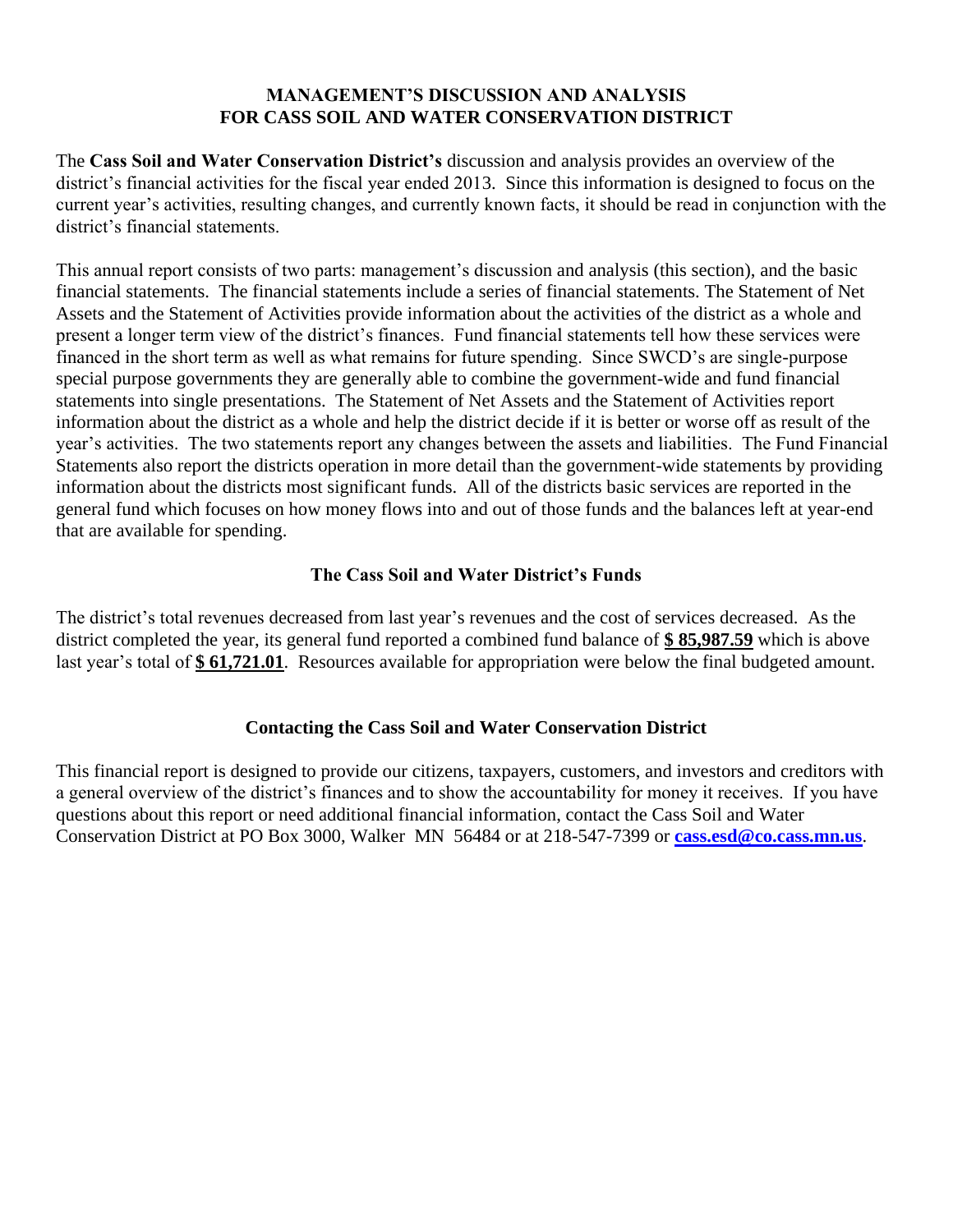## **NOTES TO THE FINANCIAL STATEMENTS December 31, 2013**

### I. SUMMARY OF SIGNIFICANT ACCOUNTING POLICIES

The financial reporting policies of the **CASS** Soil and Water Conservation District (District) conform to generally accepted accounting principles. These statements are prepared in accordance with Government Accounting Standards Board Rule 34, which changes the way both the statement of condition and the statement of revenues and expenses are reported.

### A. Financial Reporting Entity

The district is organized under the provisions of Minnesota Statutes Chapter 103C and is governed by a Board of Supervisors composed of five members nominated by voters of the District and elected to fouryear terms by the voters of the County.

The purpose of the District is to assist land occupiers in applying practices for the conservation of soil and water resources. These practices are intended to control wind and water erosion, pollution of lakes and streams, and damage to wetlands and wildlife habitats.

The **CASS** Soil and Water Conservation District, in cooperation with the U.S. Department of Agriculture Natural Resources Conservation Service and other agencies, provides technical and financial assistance to individuals, groups, organizations, and governments in reducing costly waste of soil and water resulting from soil erosion, sedimentation, pollution, and improper land use.

Each fiscal year the District develops a work plan that is used as a guide in using resources effectively to provide maximum conservation of all lands within its boundaries. The work plan includes guidelines for employees and technicians to follow in order to achieve the District's objectives.

The District is not considered a part of **CASS** County because, even though the County provides a significant amount of the District's revenue in the form of an appropriation, it does not retain any control over the operations of the District.

Generally accepted accounting principles require that the financial reporting entity include the primary government and component units for which the primary government is financially accountable. Under these principles the District does not have any component units.

#### B. Basis of Presentation - Fund Accounting

The accounts of the **CASS** Soil and Water Conservation District are organized on the basis of a fund and two account groups, each of which is considered a separate accounting entity. The operations of the fund are accounted for with a set of self-balancing accounts that comprise its assets, liabilities, fund balance, revenues, and expenditures.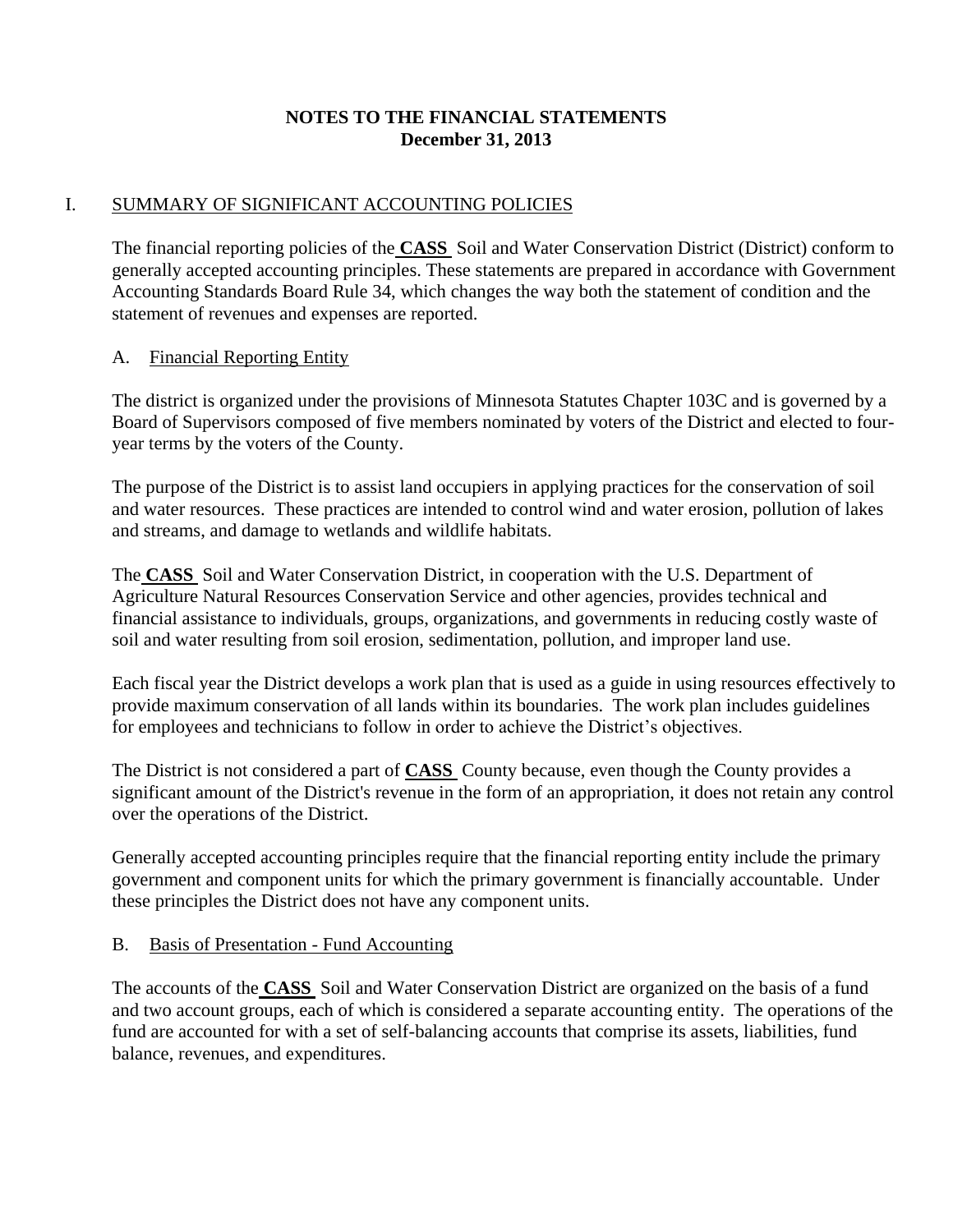### B. Basis of Presentation - Fund Accounting (Continued)

#### 1. Governmental Funds: General Fund

The General Fund is used to account for all revenues and expenditures incurred in operating the District.

#### 2. General Fixed Assets Account Group - NA

This account group is used to record the District's general fixed assets, which include furniture and equipment.

#### 3. General Long-Term Debt Account Group - NA

This account group records earned but unpaid vacation and sick leave that has vested or is expected to vest.

#### C. Government-Wide Financial Statements

The government-wide financial statements (i.e. The Statement of Net Assets and the Statement of Activities) report information on all the nonfiduciary activities of the District. The Statement of Activities demonstrates the degree to which the direct expenses of a given function or segment are offset by program revenues. Direct expenses are those that are clearly identifiable with a specific function. The government-wide financial statements are reported using the economic resources measurement focus and the accrual basis of accounting. Revenues are recorded when earned and expenses are recorded when a liability is incurred, regardless of the timing of cash flows. Grants and similar items are recognized as soon as all eligibility requirements imposed by the provider have been met.

#### Fund Financial Statements

The government reports the general fund as its only major governmental fund. The general fund accounts for all financial resources of the government.

The district's financial statements (general fund) are presented on the modified accrual basis of accounting. Under the modified accrual basis of accounting, revenues are recognized when they become susceptible to accrual, that is, both measurable and available. Available means collectible within the current period or soon enough thereafter to pay liabilities of the current period. Revenue sources susceptible to accrual include intergovernmental revenues, charges, and interest. Expenditures are recorded when the corresponding liabilities are incurred.

Intergovernmental revenues are reported in conformity with the legal and contractual requirements of the individual programs. Generally, grant revenues are recognized when the corresponding expenditures are incurred. If the District also receives an annual appropriation from the County, it is recognized as revenue when received, unless it is received prior to the period to which it applies. In that case, revenue recognition is then deferred until the appropriate period.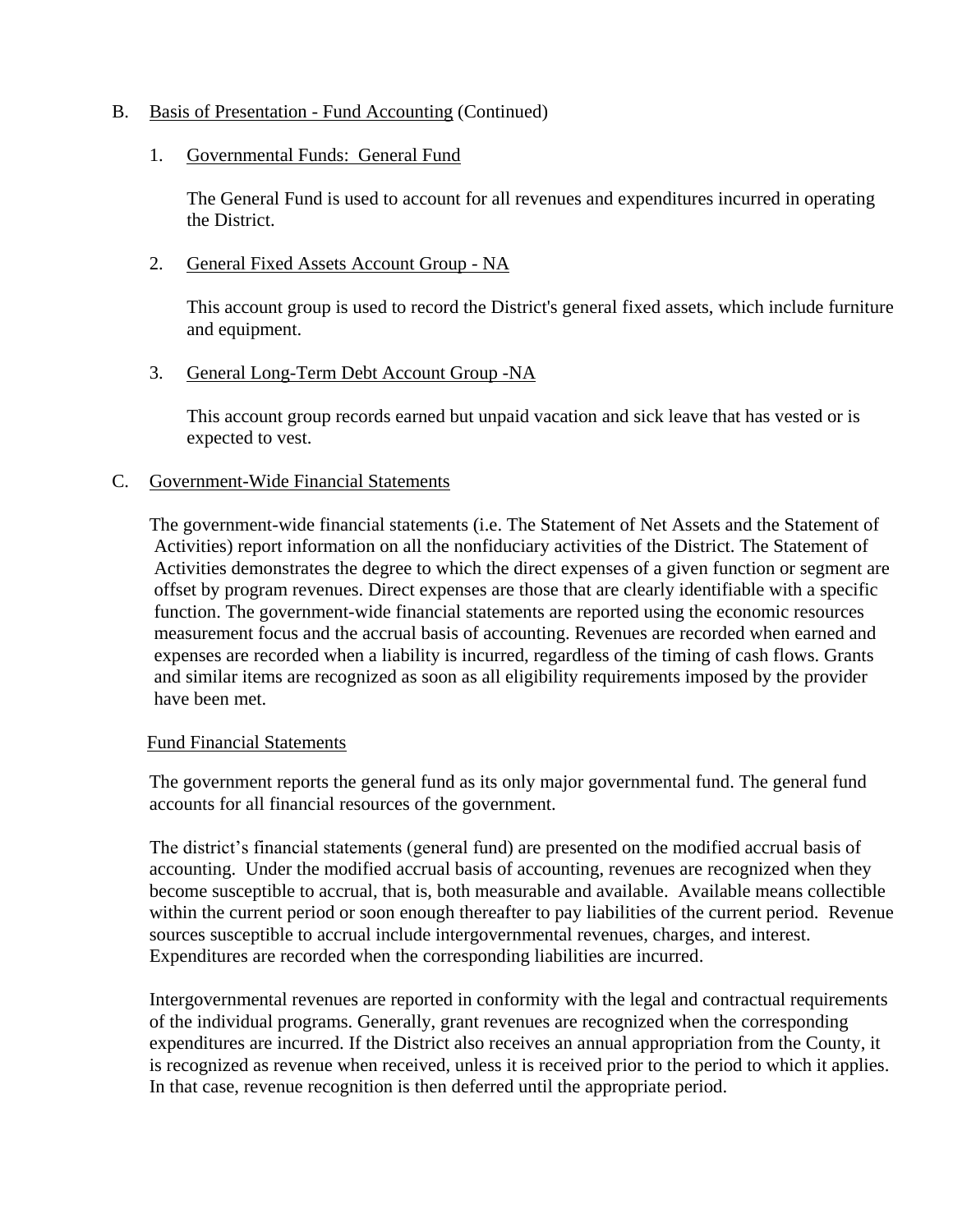Project expenditures represent costs that are funded from federal, state, or district revenues. State project expenditures consist of grants to participants of the Cost-Share Program and other state programs. District project expenditures are costs of materials and supplies in District projects.

In accordance with Governmental Accounting Standards Board Statement No. 33, Accounting and Financial Reporting for Nonexchange Transactions, revenues for nonexchange transactions are recognized based on the principal characteristics of the revenue. Exchange transactions are recognized as revenue when the exchange occurs.

#### D. Budget Information

The District adopts an estimated revenue and expenditure budget for the General Fund. Comparisons of estimated revenues and budgeted expenditures to actual are presented in the financial statements in accordance with generally accepted accounting principles. Amendments to the original budget require board approval. Appropriations lapse at year-end. The District does not use encumbrance accounting.

### E. Assets, Liabilities, and Equity Accounts

1. Assets

Investments are stated at fair value, except for non-negotiable certificates of deposit, which are on a cost basis, and short-term money market investments, which are stated at amortized cost.

2. Liabilites - NA

Long term liabilities, such as compensated absences, are accounted for in the General Long-Term Debt Account Group.

3. Equity

Nonspendable fund balance indicates the portion of fund equity that has been legally segregated for specific purposes or is not appropriable for spending.

Unrestrictive, committed or assigned account indicates the portion of fund equity that the District has set aside for planned future expenditures.

Unrestricted, unassigned fund balance account indicates the portion of fund balance that is available for budgeting and spending in future periods.

#### F. Explanation of Adjustment Column in Statements – NA

1.Capital Assests: In the Statement of Net Position and Governmental Fund Balance Sheet, an adjustment is made if the district has capital assets.

2.Long Term Liabilites: In the Statement of Net Assets and Government Fund Balance Sheet, an adjustment is made to reflect the total of Compensated Absence liability.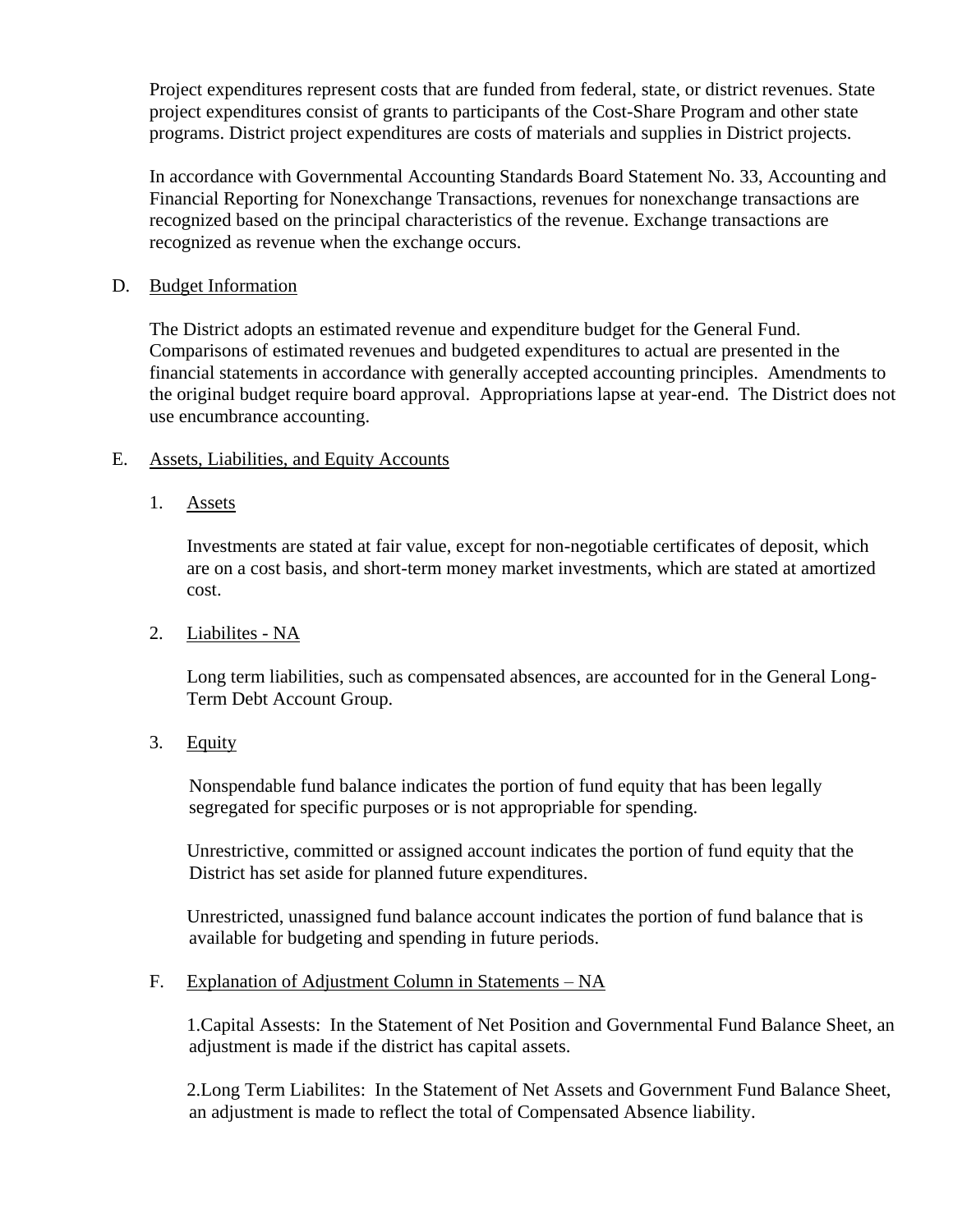3.Depreciation and Change in Compensated Absences for the year. In the State of Activities and Governmental Fund Balance, the adjustment equals the total depreciation for the year reported.

G. Vacation and Sick Leave – NA

Under the District's personnel policies, employees are granted vacation and sick leave in varying amounts.

### II. STEWARDSHIP, COMPLIANCE AND ACCOUNTABILITY

A. General Fund Deficit

At December 31, 2013, the District's General Fund had a deficit fund balance of \$NA. The deficit is expected to be eliminated by future revenue sources.

B. Excess of Expenditures Over Budget

During 2013, actual expenditures, **\$ 160,688.45** exceeded budgeted expenditures, **\$ 153,281.52**, by **\$ 7,406.93**.

C. Uncollateralized deposits

During 2013, the District's deposits with financial institutions did not exceed insurance, surety bond, or collateral.

### III. DEPOSITS AND INVESTMENTS

Minnesota Statutes 118A.02 and 118A.04 authorize the District to deposit its cash and to invest in certificates of deposit in financial institutions designated by the Board of Supervisors. At December 31, 2013 the District's deposits totaled **\$ 111,270.79** of which **\$ 58,847.72** were cash deposits and **\$ 52,423.07** was invested in certificates of deposit. Minnesota Statutes require that all District deposits be covered by insurance, surety bond, or collateral. At December 31, 2013, all the District's deposits were covered by insurance or collateralized with securities held by the District or its agent in the District's name.

# IV. CHANGES IN CAPITAL ASSETS - NA

### V. DEFFERRED REVENUE

Deferred Revenue represents unearned advances from the Minnesota Board of Water and Soil Resources and **Cass** County for various programs. Revenues will be recognized when the related program expenditures are recorded.

Deferred Revenue for the year ended December 31, 2013 consists of the following – **BWSR Cost Share - \$ 19,199.00, BWSR Service Grants - \$ 13,342.82, DNR 9 Cty - \$ (49,070.75), Wild Rice Easement \$ 4,732.00, CISCO Lakes \$ 31,053.32. For a total of \$ 19,256.39.**

# VI. COMPENSATED ABSENCES PAYABLE – NA

# VII. ADJUSTMENTS TO FINANCIAL STATEMENTS-NA